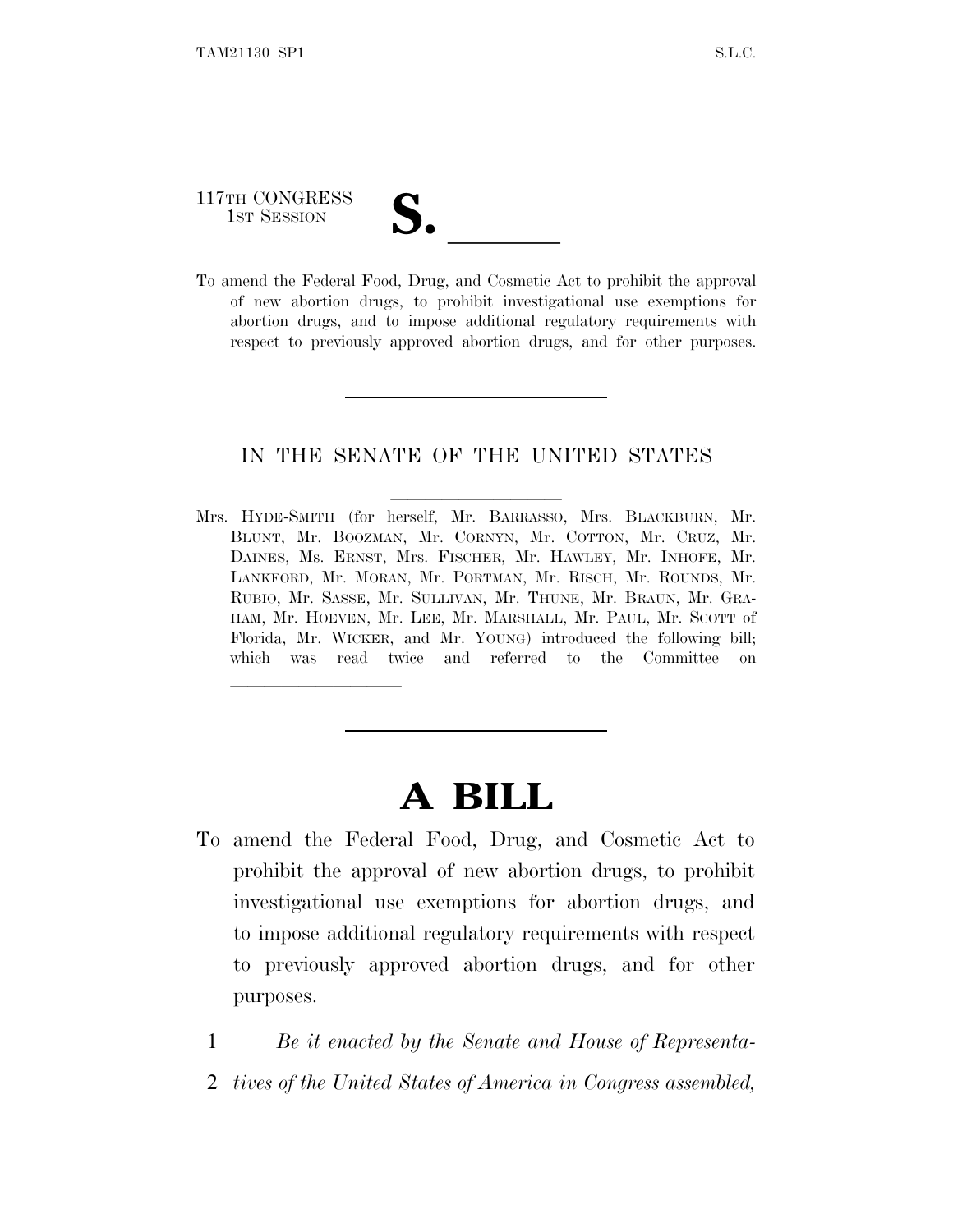| 1  | SECTION 1. SHORT TITLE.                                         |
|----|-----------------------------------------------------------------|
| 2  | This Act may be cited as the "Support And Value"                |
| 3  | Expectant Moms and Babies Act of 2021" or the "SAVE"            |
| 4  | Moms and Babies Act of 2021".                                   |
| 5  | SEC. 2. ABORTION DRUGS PROHIBITED.                              |
| 6  | (a) IN GENERAL.—Section 505 of the Federal Food,                |
| 7  | Drug, and Cosmetic Act (21 U.S.C. 355) is amended by            |
| 8  | adding at the end the following:                                |
| 9  | "(z) ABORTION DRUGS.—                                           |
| 10 | "(1) PROHIBITIONS.—The Secretary shall not                      |
| 11 | approve-                                                        |
| 12 | $\lq\lq$ any application submitted under sub-                   |
| 13 | section (b) or (j) for marketing an abortion                    |
| 14 | drug; or                                                        |
| 15 | "(B) grant an investigational use exemp-                        |
| 16 | tion under subsection (i) for-                                  |
| 17 | "(i) an abortion drug; or                                       |
| 18 | "(ii) any investigation in which the                            |
| 19 | human embryo or human fetus of a woman                          |
| 20 | known to be pregnant is knowingly de-                           |
| 21 | stroyed.                                                        |
| 22 | (2)<br>PREVIOUSLY<br>${\small \bf APPROVED}$<br><b>ABORTION</b> |
| 23 | $DRUGS$ .—If an approval described in paragraph $(1)$           |
| 24 | is in effect for an abortion drug as of the date of             |
| 25 | enactment of the Support And Value Expectant                    |
| 26 | Moms and Babies Act of 2021, the Secretary shall—               |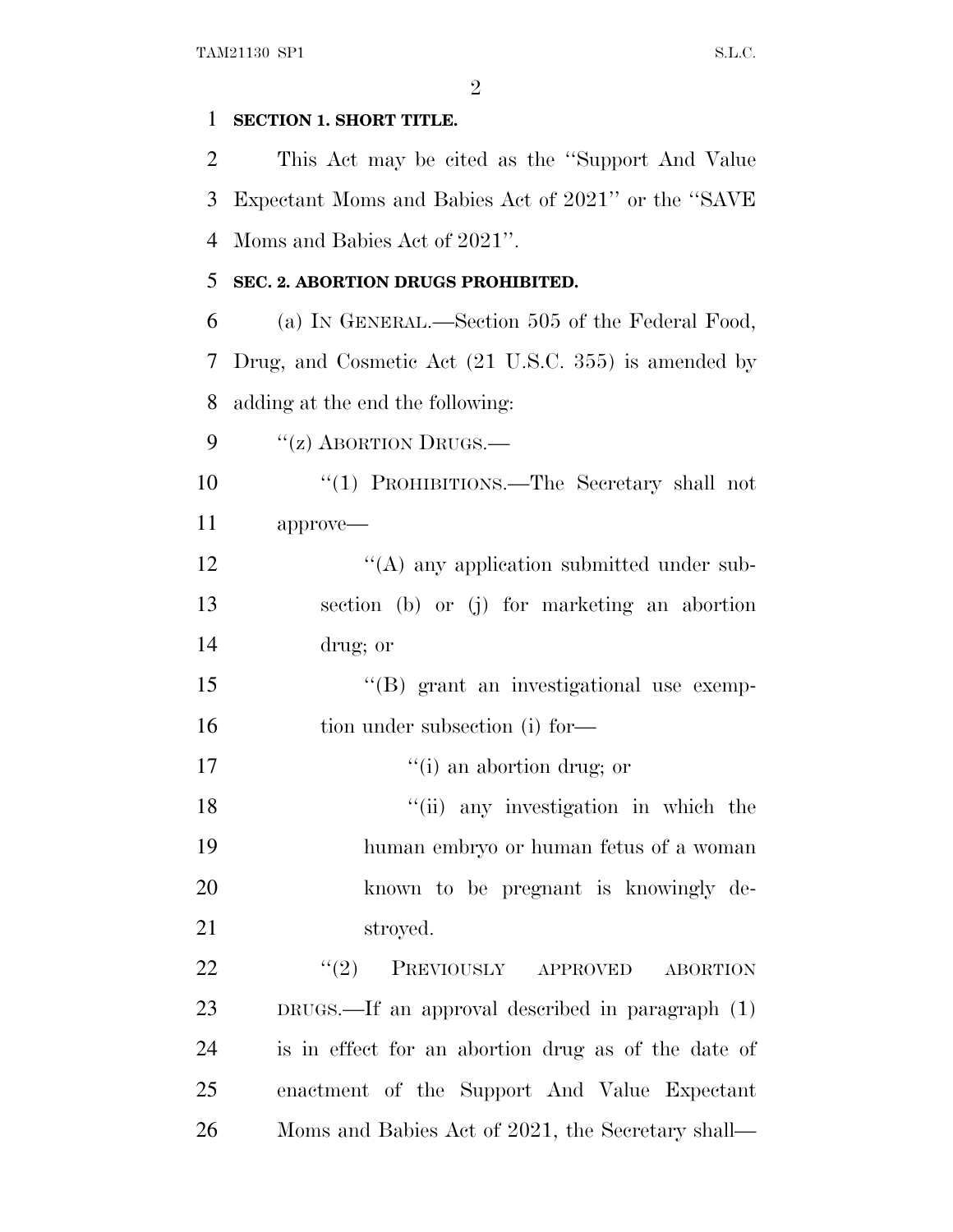| $\mathbf{1}$   | "(A) not approve any labeling change—             |
|----------------|---------------------------------------------------|
| $\overline{2}$ | "(i) to approve the use of such abor-             |
| 3              | tion drug after 70 days gestation; or             |
| $\overline{4}$ | "(ii) to approve the dispensing of such           |
| 5              | abortion drug by any means other than in-         |
| 6              | person administration by the prescribing          |
| 7              | health care practitioner;                         |
| 8              | " $(B)$ treat such abortion drug as subject to    |
| 9              | section $503(b)(1)$ ; and                         |
| 10             | $\lq\lq$ require such abortion drug to be sub-    |
| 11             | ject to a risk evaluation and mitigation strategy |
| 12             | under section 505–1 that at a minimum—            |
| 13             | "(i) requires health care practitioners           |
| 14             | who prescribe such abortion drug—                 |
| 15             | $\lq\lq$ to be certified in accordance            |
| 16             | with the strategy; and                            |
| 17             | $\lq\lq$ (II) to not be acting in their ca-       |
| 18             | pacity as a pharmacist;                           |
| 19             | "(ii) as part of the certification proc-          |
| 20             | ess referred to in clause (i), requires such      |
| 21             | practitioners—                                    |
| 22             | $\lq (I)$ to have the ability to assess           |
| 23             | the duration of pregnancy accurately;             |
| 24             | "(II) to have the ability to diag-                |
| 25             | nose ectopic pregnancies;                         |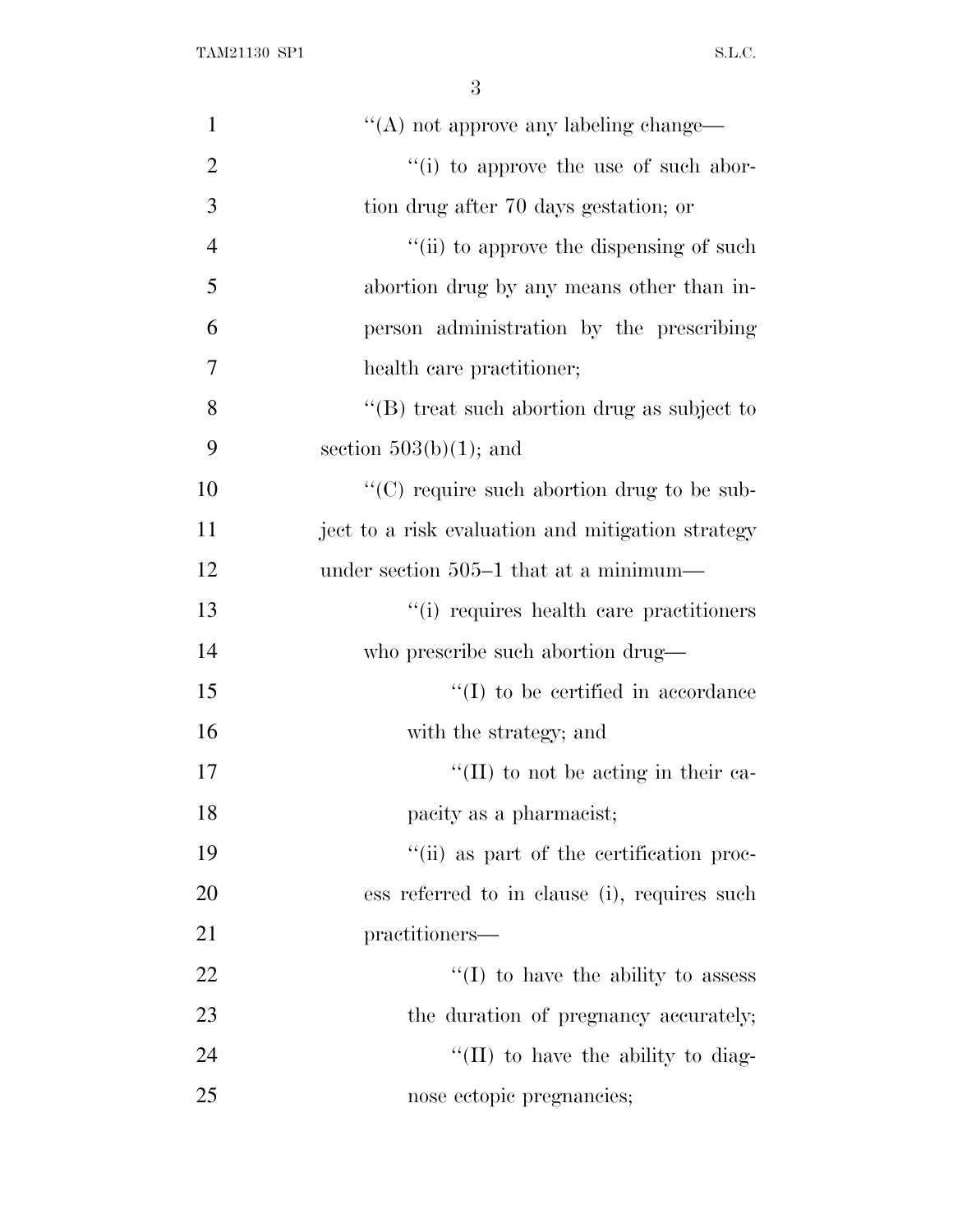| $\mathbf{1}$   | "(III) to have the ability to pro-        |
|----------------|-------------------------------------------|
| $\overline{2}$ | vide surgical intervention in cases of    |
| 3              | incomplete abortion or severe bleed-      |
| $\overline{4}$ | ing;                                      |
| 5              | "(IV) to have the ability to en-          |
| 6              | sure patient access to medical facili-    |
| $\overline{7}$ | ties equipped to provide blood trans-     |
| 8              | fusions and resuscitation, if necessary;  |
| 9              | and                                       |
| 10             | $``(V)$ to report any deaths or           |
| 11             | other adverse events associated with      |
| 12             | the use of such abortion drug to the      |
| 13             | Food and Drug Administration and to       |
| 14             | the manufacturer of such abortion         |
| 15             | drug, identifying the patient by a non-   |
| 16             | identifiable reference and the serial     |
| 17             | number from each package of such          |
| 18             | abortion drug;                            |
| 19             | "(iii) limits the dispensing of such      |
| 20             | abortion drug to patients—                |
| 21             | $\lq (I)$ in a clinic, medical office, or |
| 22             | hospital by means of in-person admin-     |
| 23             | istration by the prescribing health       |
| 24             | care practitioner; and                    |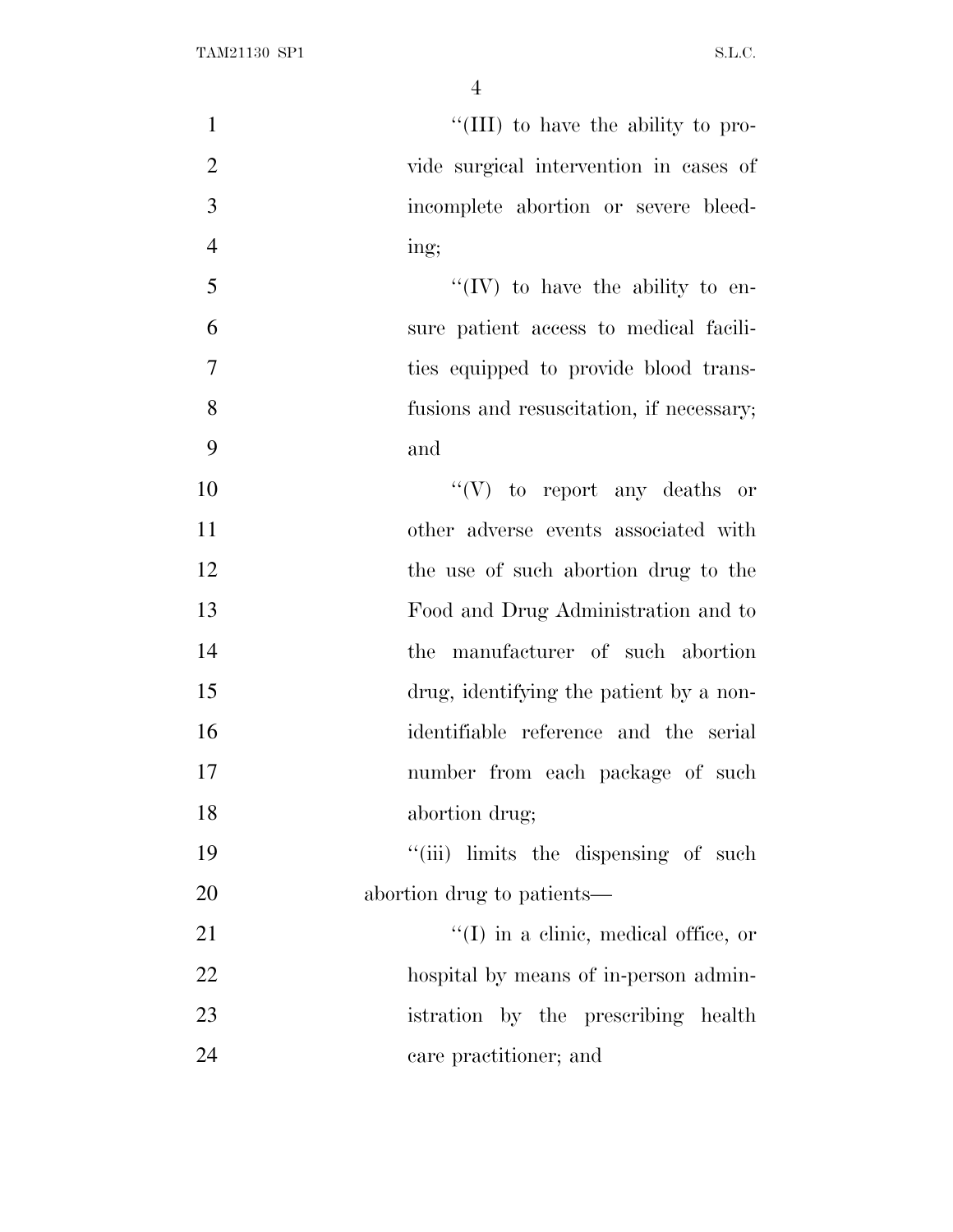| $\mathbf{1}$   | "(II) not in pharmacies or any                |
|----------------|-----------------------------------------------|
| $\overline{2}$ | setting other than the health care set-       |
| 3              | tings described in subclause $(I);$           |
| $\overline{4}$ | "(iv) requires the prescribing health         |
| 5              | care practitioner to give to the patient doc- |
| 6              | umentation on any risk of serious com-        |
| 7              | plications associated with use of such abor-  |
| 8              | tion drug and receive acknowledgment of       |
| 9              | such receipt from the patient;                |
| 10             | $\lq\lq$ requires all known adverse events    |
| 11             | associated with such abortion drug to be      |
| 12             | reported, excluding any individually identi-  |
| 13             | fiable patient information, to the Food and   |
| 14             | Drug Administration by the—                   |
| 15             | $\lq\lq$ (I) manufacturers of such abor-      |
| 16             | tion drug; and                                |
| 17             | $\lq\lq$ (II) prescribers of such abortion    |
| 18             | drug; and                                     |
| 19             | "(vi) requires reporting of administra-       |
| 20             | tion of the abortion drug as required by      |
| 21             | State law, or in the absence of a State law   |
| 22             | regarding such reporting, in the same         |
| 23             | manner as a surgical abortion.                |
| 24             | REPORTING ON ADVERSE EVENTS<br>(3)<br>BY      |
| 25             | OTHER HEALTH CARE PRACTITIONERS.—The Sec-     |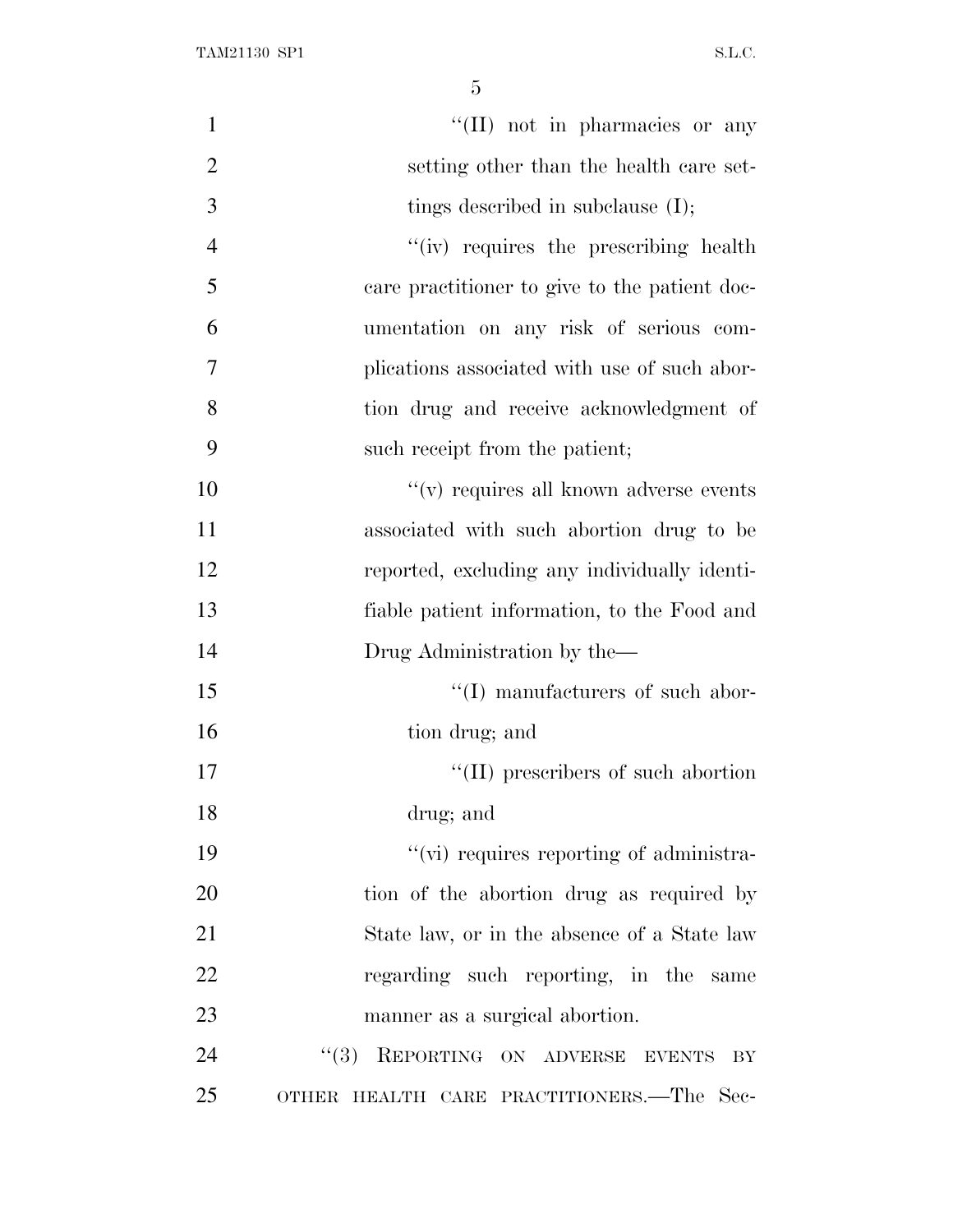retary shall require all other health care practi- tioners to report to the Food and Drug Administra- tion any adverse events experienced by their patients that are connected to use of an abortion drug, ex- cluding any individually identifiable patient informa-tion.

7 "(4) RULE OF CONSTRUCTION.—Nothing in this section shall be construed to restrict the author- ity of the Secretary, or of a State, to establish, im- plement, and enforce requirements and restrictions with respect to abortion drugs under provisions of law other than this section that are in addition to the requirements and restrictions under this section.

14  $\frac{1}{5}$  DEFINITIONS.—In this section:

15 "(A) The term 'abortion drug' means any drug, substance, or combination of drugs or substances that is intended for use or that is in fact used (irrespective of how the product is la-beled)—

 $\frac{1}{20}$  to intentionally kill the unborn child of a woman known to be pregnant; or  $\frac{1}{1}$  to intentionally terminate the pregnancy of a woman known to be preg-24 nant, with an intention other than— 25 ''(I) to produce a live birth; or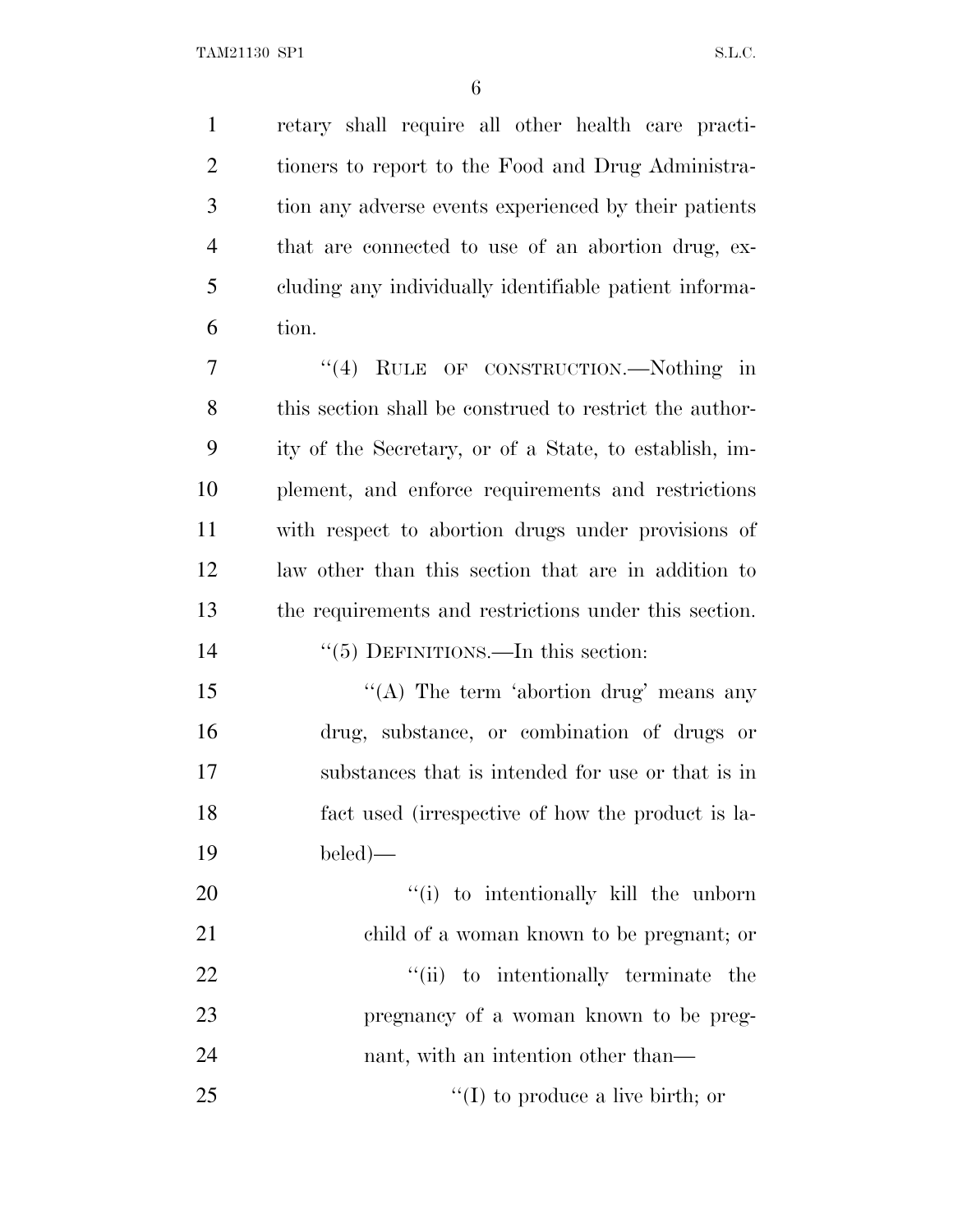| $\mathbf{1}$   | "(II) to remove a dead unborn                   |
|----------------|-------------------------------------------------|
| $\overline{2}$ | child.                                          |
| 3              | $\lq\lq$ The term 'adverse event' includes      |
| $\overline{4}$ | each of the following:                          |
| 5              | $\lq\lq$ (i) A fatality.                        |
| 6              | "(ii) An ectopic pregnancy.                     |
| 7              | "(iii) A hospitalization.                       |
| 8              | "(iv) A blood loss requiring a trans-           |
| 9              | fusion.                                         |
| 10             | "(v) An infection, including endo-              |
| 11             | metritis, pelvic inflammatory disease, and      |
| 12             | pelvic infections with sepsis.                  |
| 13             | $\lq\lq$ (vi) A severe infection.               |
| 14             | "(C) The term 'gestation' means the pe-         |
| 15             | riod of days beginning on the first day of the  |
| 16             | last menstrual period.                          |
| 17             | $\lq\lq$ . The term 'health care practitioner'  |
| 18             | any individual who is licensed, reg-<br>means   |
| 19             | istered, or otherwise permitted, by the United  |
| 20             | States or the jurisdiction in which the indi-   |
| 21             | vidual practices, to prescribe drugs subject to |
| 22             | section $503(b)(1)$ .                           |
| 23             | " $(E)$ The term 'unborn child' means an in-    |
| 24             | dividual organism of the species homo sapiens,  |
| 25             | beginning at fertilization, until the point of  |